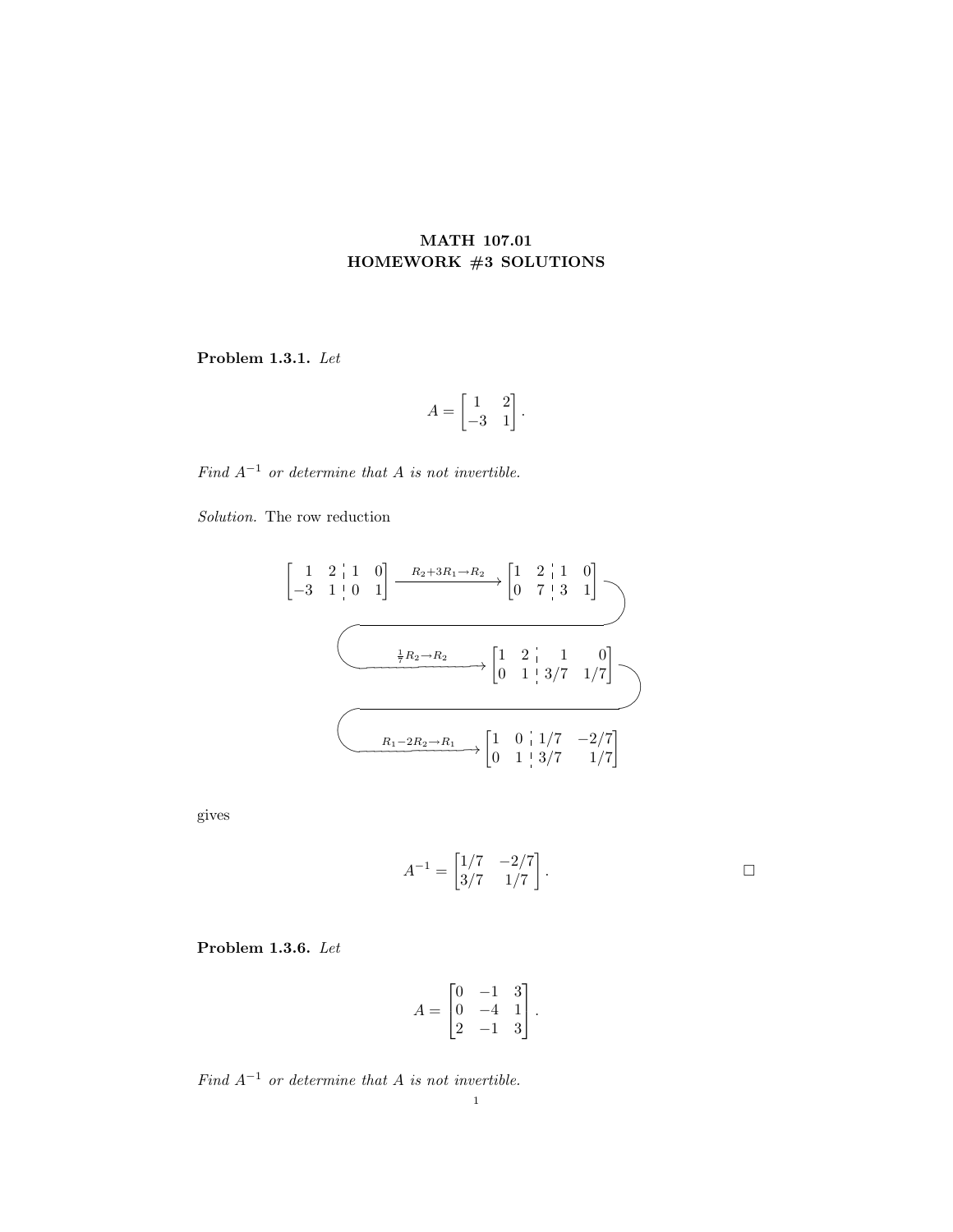Solution. The row reduction

$$
\begin{bmatrix} 0 & -1 & 3 & 1 & 0 & 0 \ 0 & -4 & 1 & 0 & 1 & 0 \ 2 & -1 & 3 & 0 & 0 & 1 \end{bmatrix} \xrightarrow{R_1 - R_3 \to R_1} \begin{bmatrix} -2 & 0 & 0 & 1 & 0 & -1 \ 0 & -4 & 1 & 0 & 1 & 0 \ 2 & -1 & 3 & 0 & 0 & 1 \end{bmatrix}
$$
  
\n
$$
\xrightarrow{R_3 + R_1 \to R_3} \begin{bmatrix} -2 & 0 & 0 & 1 & 0 & -1 \ 0 & -4 & 1 & 0 & 1 & 0 \ 0 & -1 & 3 & 1 & 0 & 0 \end{bmatrix}
$$
  
\n
$$
\xrightarrow{R_3 - \frac{1}{4}R_2 \to R_3} \begin{bmatrix} -2 & 0 & 0 & 1 & 0 & -1 \ 0 & -4 & 1 & 0 & 1 & 0 \ 0 & 0 & 11/4 & 1 & -1/4 & 0 \end{bmatrix}
$$
  
\n
$$
\xrightarrow{R_2 - \frac{4}{11}R_3 \to R_2} \begin{bmatrix} -2 & 0 & 0 & 1 & 0 & -1 \ 0 & -4 & 0 & -4/11 & 12/11 & 0 \ 0 & 0 & 11/4 & 1 & -1/4 & 0 \end{bmatrix}
$$
  
\n
$$
\xrightarrow{-\frac{1}{4}R_2 \to R_2} \begin{bmatrix} -2 & 0 & 0 & 1 & 0 & -4/11 & 12/11 & 0 \ 0 & 0 & 11/4 & 1 & -1/4 & 0 \end{bmatrix}
$$
  
\n
$$
\xrightarrow{\frac{1}{4}R_2 \to R_2} \begin{bmatrix} 1 & 0 & 0 & -1/2 & 0 & 1/2 \ 0 & 1 & 0 & 1/11 & -3/11 & 0 \ 0 & 0 & 1 & 4/11 & -1/11 & 0 \end{bmatrix}
$$

gives

$$
A^{-1} = \begin{bmatrix} -1/2 & 0 & 1/2 \\ 1/11 & -3/11 & 0 \\ 4/11 & -1/11 & 0 \end{bmatrix}.
$$

Problem 1.3.7. Let

$$
A = \begin{bmatrix} 1 & -1 & 1 & 2 \\ 1 & 2 & -1 & -1 \\ 1 & -4 & 1 & 5 \\ 3 & 1 & 1 & 6 \end{bmatrix}.
$$

Find  $A^{-1}$  or determine that A is not invertible.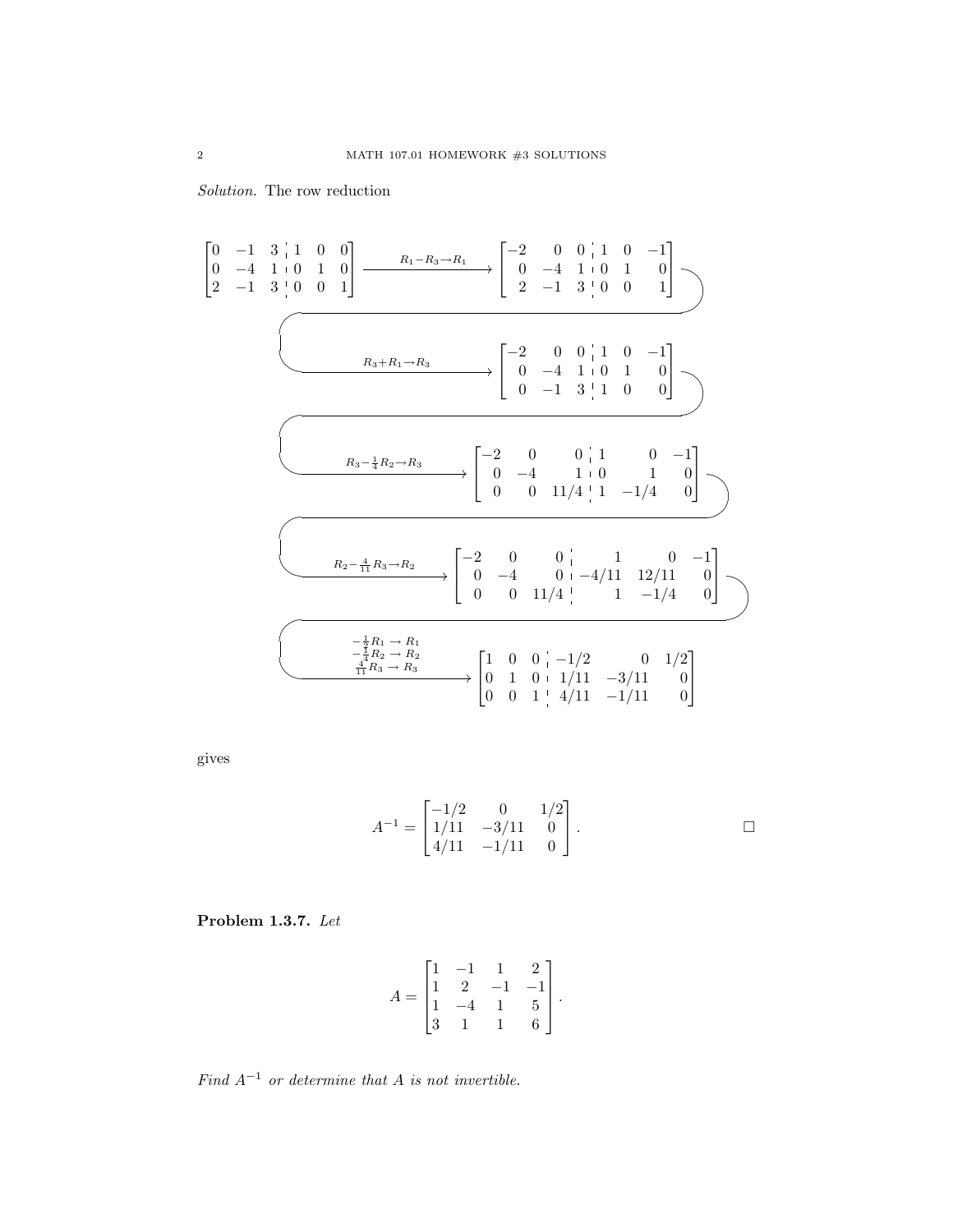Solution. The row reduction

 $\sqrt{2}$  $\overline{\phantom{a}}$ 

$$
\begin{array}{ccccccccc} & & & & R_3-R_1\rightarrow R_2\\ 1& -1& -1& 0& 0& 0& R_4-R_1\rightarrow R_4\\ 1& -4& 1& 5& 0& 0& 1& 0\\ 0& 0& 0& 1& 0& 0& 0\\ 0& -3& -2& -3& -1& -1& 0& 0& 0\\ 0& -3& -2& 0& -3& 0& 0& 1\\ \hline \end{array}
$$

giv

$$
A^{-1} = \begin{bmatrix} 11/12 & 3/4 & 1/12 & -1/4 \\ -1/4 & -1/4 & -1/4 & 1/4 \\ 1 & -1/2 & -1/2 & 0 \\ -7/12 & -1/4 & 1/12 & 1/4 \end{bmatrix}.
$$

Problem 1.3.10. Use the inverse of the matrix in Exercise 7 to solve the system

$$
x_1 - x_2 + x_3 + 2x_4 = 3
$$
  
\n
$$
x_1 + 2x_2 - x_3 - x_4 = 5
$$
  
\n
$$
x_1 - 4x_2 + x_3 + 5x_4 = 1
$$
  
\n
$$
x_1 + x_2 + x_3 + 6x_4 = 2.
$$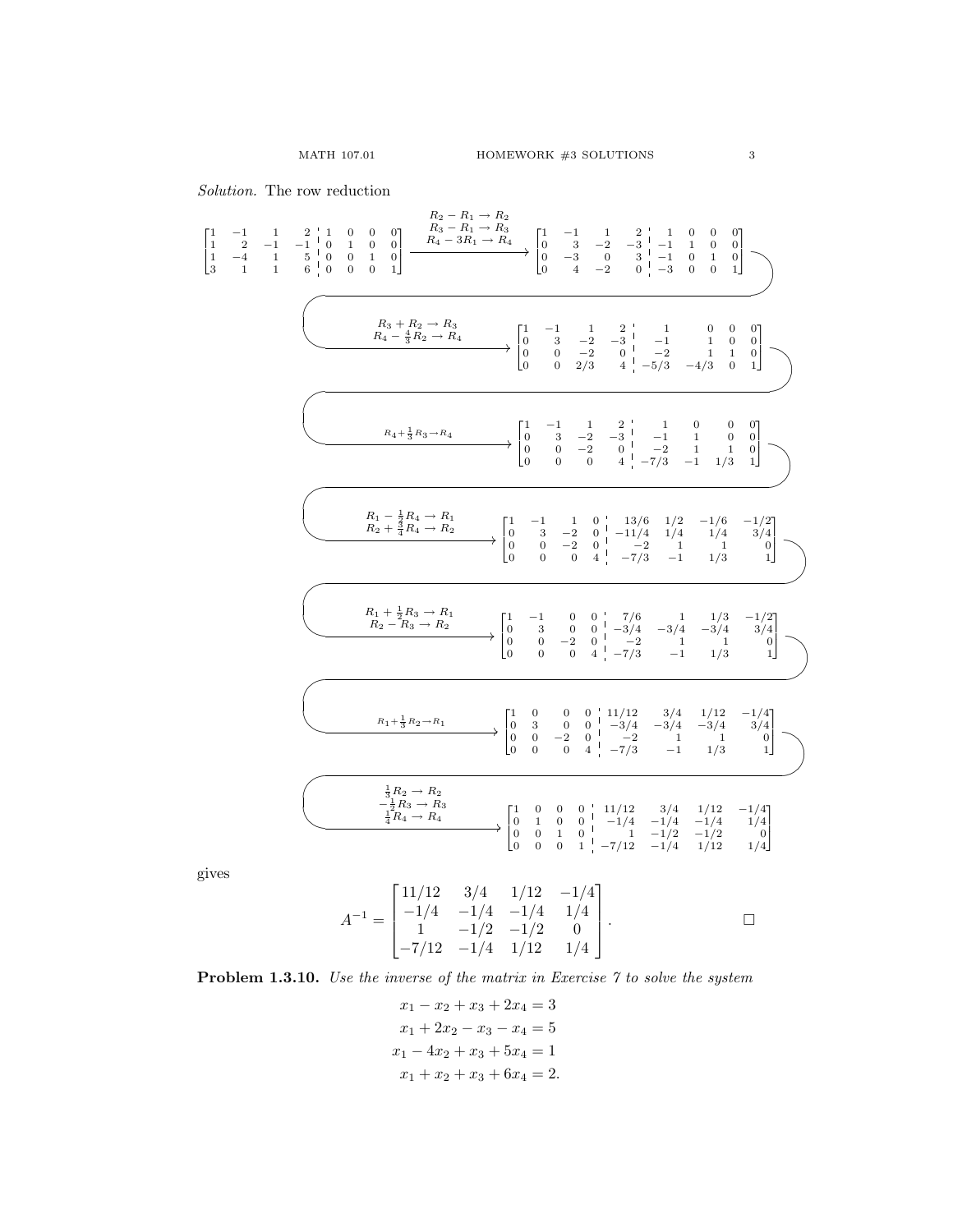Solution. The matrix form of the system is

$$
\begin{bmatrix} 1 & -1 & 1 & 2 \ 1 & 2 & -1 & -1 \ 1 & -4 & 1 & 5 \ 3 & 1 & 1 & 6 \end{bmatrix} \begin{bmatrix} x_1 \ x_2 \ x_3 \ x_4 \end{bmatrix} = \begin{bmatrix} 3 \ 5 \ 1 \ 2 \end{bmatrix}.
$$

Multiplying this equation through by

$$
\begin{bmatrix} 1 & -1 & 1 & 2 \ 1 & 2 & -1 & -1 \ 1 & -4 & 1 & 5 \ 3 & 1 & 1 & 6 \ \end{bmatrix}^{-1} = \begin{bmatrix} 11/12 & 3/4 & 1/12 & -1/4 \ -1/4 & -1/4 & -1/4 & 1/4 \ 1 & -1/2 & -1/2 & 0 \ -7/12 & -1/4 & 1/12 & 1/4 \end{bmatrix}
$$

gives

$$
\begin{bmatrix} x_1 \\ x_2 \\ x_3 \\ x_4 \end{bmatrix} = \begin{bmatrix} 11/12 & 3/4 & 1/12 & -1/4 \\ -1/4 & -1/4 & -1/4 & 1/4 \\ 1 & -1/2 & -1/2 & 0 \\ -7/12 & -1/4 & 1/12 & 1/4 \end{bmatrix} \begin{bmatrix} 3 \\ 5 \\ 1 \\ 2 \end{bmatrix} = \begin{bmatrix} 73/12 \\ -7/4 \\ 0 \\ -29/12 \end{bmatrix}.
$$

Problem 1.3.16. Show that a square matrix containing a zero row or a zero column is not invertible.

Solution. Let  $A \in M_{n \times n}(\mathbb{R})$  have a zero row. Then there exists a k such that  $[A]_{ki} = 0$  for all *i*. It follows that

$$
[AB]_{kk} = \sum_{i=1}^{n} [A]_{ki} [B]_{ik} = \sum_{i=1}^{n} 0 [B]_{ik} = 0
$$

whenever  $B \in M_{n \times n}(\mathbb{R})$ . That is,  $AB \neq I$  whenever  $B \in M_{n \times n}(\mathbb{R})$ . Hence A is not invertible.

The argument when  $A$  has a zero column is similar.  $\square$ 

**Problem 1.3.18.** Suppose that A is a noninvertible square matrix. Show that the homogeneous system  $AX = 0$  has nontrivial solutions.

Solution. Since A is noninvertible, rref  $[A:0]$  has a row of zeros. It follows that the homogeneous system  $AX = 0$  has a free variable. Hence  $AX = 0$  has infinitely nontrivial solutions.  $\hfill \square$ 

**Problem 1.3.21.** Suppose that  $A, B \in M_{n \times n}(\mathbb{R})$  such that AB is invertible. Show that A and B are invertible.

Solution. Since AB is invertible, there exists a  $C \in M_{n \times n}(\mathbb{R})$  such that  $C(AB) =$  $(AB) C = I$ . It follows that  $(CA) B = A (BC) = I$ . Theorem 1.9 then implies that A and B are invertible with  $A^{-1} = BC$  and  $B^{-1} = CA$ .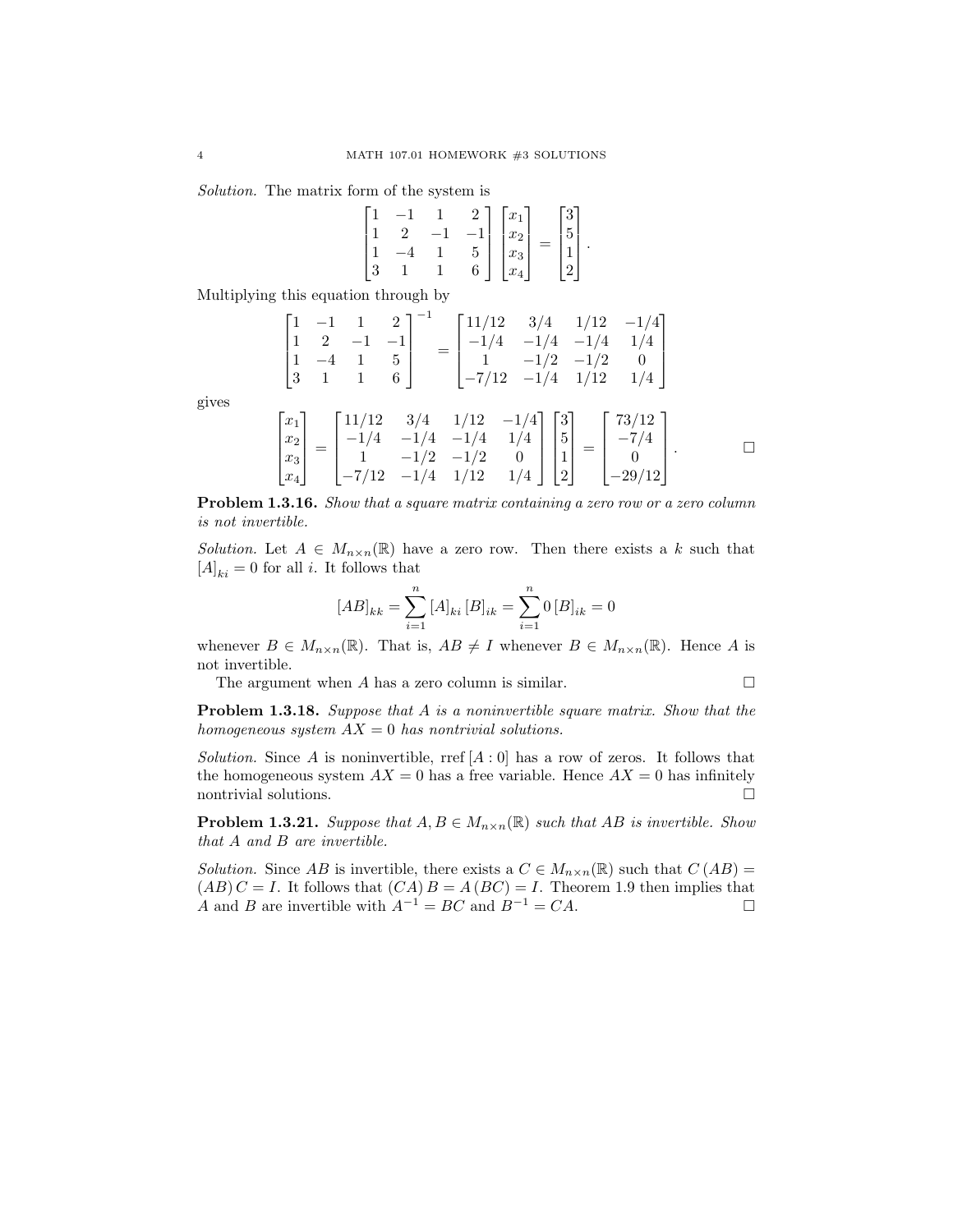## Extra Problem. Let

$$
A = \begin{bmatrix} 0 & -1 & 3 \\ 0 & -4 & 1 \\ 2 & -1 & 3 \end{bmatrix}.
$$

Write  $A^{-1}$  as a product of elementary matrices.

Solution. From Problem 1.3.6, the row reduction

0 −1 3 1 0 0 0 −4 1 0 1 0 2 −1 3 0 0 1 R1−R3→R<sup>1</sup> / −2 0 0 1 0 −1 0 −4 1 0 1 0 2 −1 3 0 0 1 UT RS WV PQ <sup>R</sup>3+R1→R<sup>3</sup> / −2 0 0 1 0 −1 0 −4 1 0 1 0 0 −1 3 1 0 0 UT RS WV PQ <sup>R</sup>3<sup>−</sup> <sup>1</sup> <sup>4</sup> R2→R<sup>3</sup> −2 0 0 1 0 −1 0 −4 1 0 1 0 0 0 11/4 1 −1/4 0 UT RS WV PQ <sup>R</sup>2<sup>−</sup> <sup>4</sup> <sup>11</sup> R3→R<sup>2</sup> −2 0 0 1 0 −1 0 −4 0 −4/11 12/11 0 0 0 11/4 1 −1/4 0 RS UT WV PQ − <sup>1</sup> <sup>2</sup> R<sup>1</sup> → R<sup>1</sup> − <sup>1</sup> <sup>4</sup> R<sup>2</sup> → R<sup>2</sup> 4 <sup>11</sup> R<sup>3</sup> → R<sup>3</sup> / 1 0 0 −1/2 0 1/2 0 1 0 1/11 −3/11 0 0 0 1 4/11 −1/11 0 

gives

 $\lceil$  $\overline{\phantom{a}}$ 

$$
A^{-1} = \begin{bmatrix} -1/2 & 0 & 1/2 \\ 1/11 & -3/11 & 0 \\ 4/11 & -1/11 & 0 \end{bmatrix}.
$$